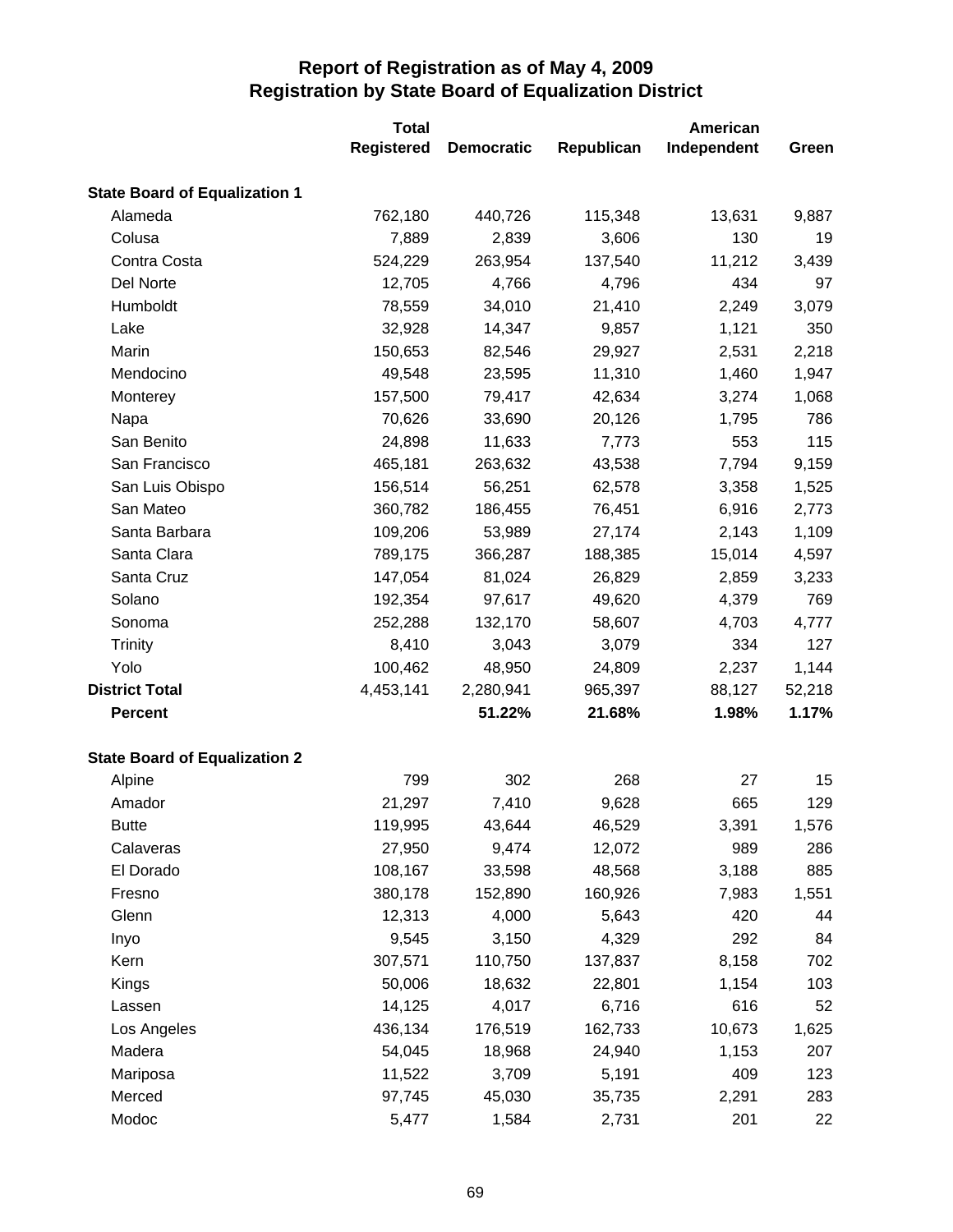|                                      |             | Peace and |              | Decline to   |  |
|--------------------------------------|-------------|-----------|--------------|--------------|--|
|                                      | Libertarian | Freedom   | <b>Other</b> | <b>State</b> |  |
| <b>State Board of Equalization 1</b> |             |           |              |              |  |
| Alameda                              | 2,900       | 2,587     | 5,756        | 171,345      |  |
| Colusa                               | 23          | 20        | 3            | 1,249        |  |
| Contra Costa                         | 2,125       | 1,114     | 3,016        | 101,829      |  |
| Del Norte                            | 70          | 41        | 121          | 2,380        |  |
| Humboldt                             | 635         | 260       | 212          | 16,704       |  |
| Lake                                 | 215         | 115       | 66           | 6,857        |  |
| Marin                                | 712         | 222       | 397          | 32,100       |  |
| Mendocino                            | 378         | 253       | 211          | 10,394       |  |
| Monterey                             | 618         | 373       | 323          | 29,793       |  |
| Napa                                 | 358         | 157       | 369          | 13,345       |  |
| San Benito                           | 101         | 58        | 120          | 4,545        |  |
| San Francisco                        | 2,295       | 1,532     | 935          | 136,296      |  |
| San Luis Obispo                      | 977         | 318       | 2,459        | 29,048       |  |
| San Mateo                            | 1,522       | 694       | 1,114        | 84,857       |  |
| Santa Barbara                        | 654         | 231       | 1,263        | 22,643       |  |
| Santa Clara                          | 4,007       | 1,836     | 1,807        | 207,242      |  |
| Santa Cruz                           | 1,126       | 442       | 5,974        | 25,567       |  |
| Solano                               | 727         | 385       | 836          | 38,021       |  |
| Sonoma                               | 1,424       | 602       | 1,197        | 48,808       |  |
| <b>Trinity</b>                       | 80          | 45        | 110          | 1,592        |  |
| Yolo                                 | 468         | 384       | 893          | 21,577       |  |
| <b>District Total</b>                | 21,415      | 11,669    | 27,182       | 1,006,192    |  |
| <b>Percent</b>                       | 0.48%       | 0.26%     | 0.61%        | 22.60%       |  |
| <b>State Board of Equalization 2</b> |             |           |              |              |  |
| Alpine                               | 4           | 1         | 1            | 181          |  |
| Amador                               | 135         | 27        | 47           | 3,256        |  |
| <b>Butte</b>                         | 804         | 405       | 1,298        | 22,348       |  |
| Calaveras                            | 311         | 58        | 119          | 4,641        |  |
| El Dorado                            | 713         | 259       | 820          | 20,136       |  |
| Fresno                               | 1,382       | 841       | 11,938       | 42,667       |  |
| Glenn                                | 42          | 39        | 29           | 2,096        |  |
| Inyo                                 | 55          | 20        | 28           | 1,587        |  |
| Kern                                 | 1,344       | 654       | 455          | 47,671       |  |
| Kings                                | 152         | 52        | 344          | 6,768        |  |
| Lassen                               | 75          | 23        | 33           | 2,593        |  |
| Los Angeles                          | 1,839       | 1,460     | 3,582        | 77,703       |  |
| Madera                               | 223         | 113       | 276          | 8,165        |  |
| Mariposa                             | 78          | 25        | 116          | 1,871        |  |
| Merced                               | 304         | 232       | 126          | 13,744       |  |
| Modoc                                | 35          | 4         | 5            | 895          |  |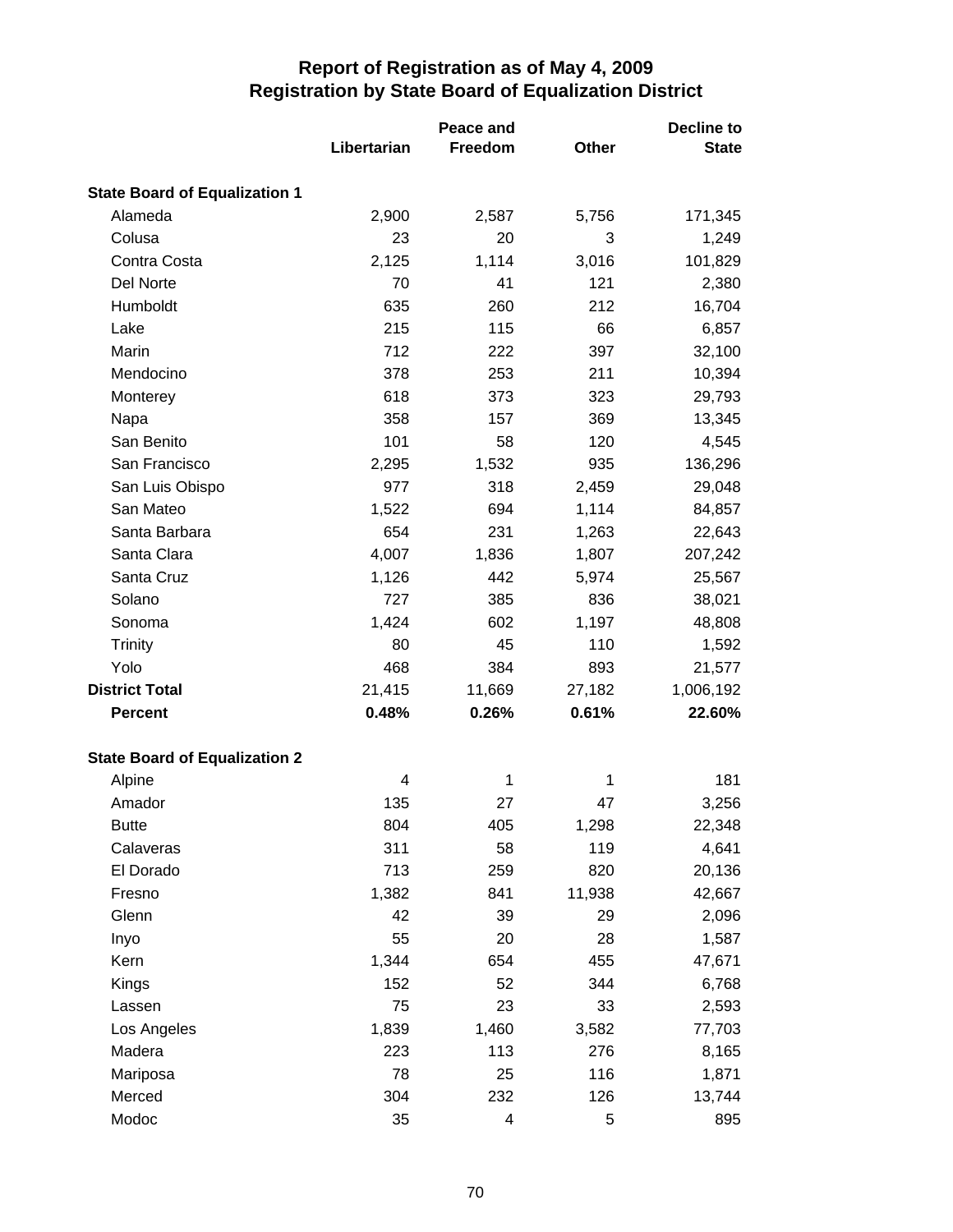|                                      | <b>Total</b>      |                   |            | American    |         |  |
|--------------------------------------|-------------------|-------------------|------------|-------------|---------|--|
|                                      | <b>Registered</b> | <b>Democratic</b> | Republican | Independent | Green   |  |
| Mono                                 | 6,674             | 2,191             | 2,460      | 217         | 72      |  |
| Nevada                               | 62,556            | 21,392            | 25,411     | 1,783       | 1,155   |  |
| Placer                               | 194,939           | 58,252            | 94,607     | 3,541       | 1,241   |  |
| Plumas                               | 13,477            | 4,525             | 5,782      | 521         | 92      |  |
| Sacramento                           | 676,833           | 303,216           | 211,981    | 17,677      | 4,582   |  |
| San Bernardino                       | 313,309           | 148,663           | 98,630     | 7,353       | 913     |  |
| San Joaquin                          | 268,660           | 116,198           | 104,230    | 5,842       | 751     |  |
| Santa Barbara                        | 90,888            | 32,631            | 38,167     | 1,983       | 597     |  |
| Shasta                               | 95,918            | 28,514            | 45,737     | 2,728       | 492     |  |
| Sierra                               | 2,256             | 706               | 964        | 89          | 28      |  |
| Siskiyou                             | 26,238            | 9,228             | 10,818     | 935         | 178     |  |
| Stanislaus                           | 216,878           | 90,792            | 82,715     | 4,780       | 700     |  |
| Sutter                               | 40,622            | 13,775            | 19,031     | 1,054       | 116     |  |
| Tehama                               | 30,539            | 10,050            | 13,671     | 1,324       | 120     |  |
| Tulare                               | 146,306           | 52,114            | 66,232     | 3,692       | 465     |  |
| Tuolumne                             | 31,635            | 11,040            | 13,700     | 1,028       | 243     |  |
| Ventura                              | 422,342           | 169,594           | 157,137    | 8,665       | 2,369   |  |
| Yuba                                 | 29,241            | 10,116            | 11,766     | 1,168       | 147     |  |
| <b>District Total</b>                | 4,326,180         | 1,716,674         | 1,689,686  | 105,990     | 21,948  |  |
| <b>Percent</b>                       |                   | 39.68%            | 39.06%     | 2.45%       | 0.51%   |  |
| <b>State Board of Equalization 3</b> |                   |                   |            |             |         |  |
| Imperial                             | 57,659            | 30,526            | 15,591     | 1,101       | 108     |  |
| Los Angeles                          | 119,303           | 48,520            | 43,331     | 2,278       | 745     |  |
| Orange                               | 1,599,415         | 511,811           | 699,678    | 35,600      | 7,319   |  |
| Riverside                            | 852,565           | 313,476           | 355,350    | 20,800      | 2,627   |  |
| San Bernardino                       | 493,280           | 176,194           | 207,573    | 15,872      | 1,831   |  |
| San Diego                            | 1,474,331         | 535,556           | 530,906    | 37,515      | 7,443   |  |
| <b>District Total</b>                | 4,596,553         | 1,616,083         | 1,852,429  | 113,166     | 20,073  |  |
| <b>Percent</b>                       |                   | 35.16%            | 40.30%     | 2.46%       | 0.44%   |  |
| <b>State Board of Equalization 4</b> |                   |                   |            |             |         |  |
| Los Angeles                          | 3,777,138         | 2,028,410         | 818,046    | 68,995      | 19,683  |  |
| <b>District Total</b>                | 3,777,138         | 2,028,410         | 818,046    | 68,995      | 19,683  |  |
| <b>Percent</b>                       |                   | 53.70%            | 21.66%     | 1.83%       | 0.52%   |  |
| <b>State Total</b>                   | 17,153,012        | 7,642,108         | 5,325,558  | 376,278     | 113,922 |  |
| <b>Percent</b>                       |                   | 44.55%            | 31.05%     | 2.19%       | 0.66%   |  |